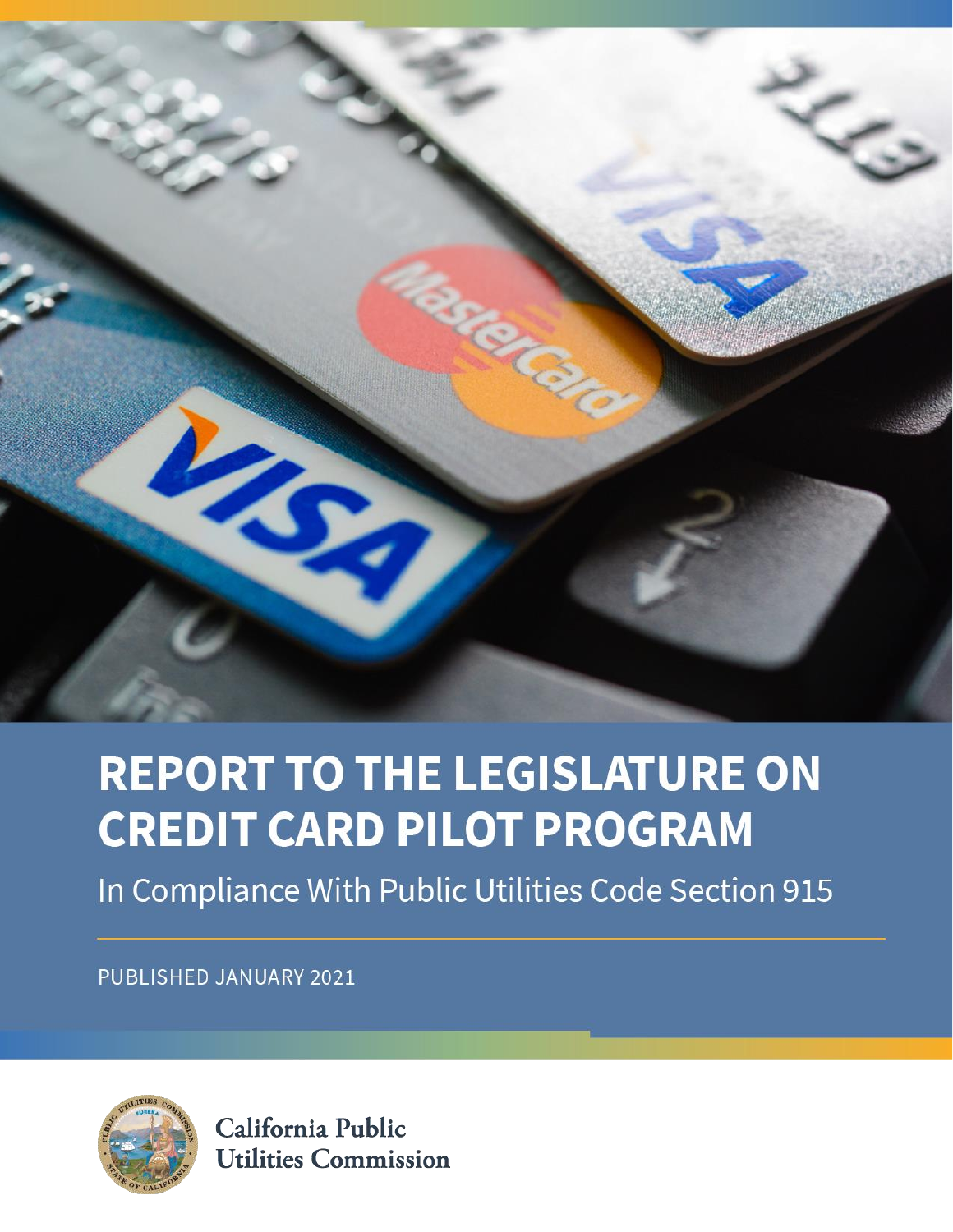Jeremy Ho

California Public Utilities Commission 505 Van Ness Avenue, San Francisco, CA 94102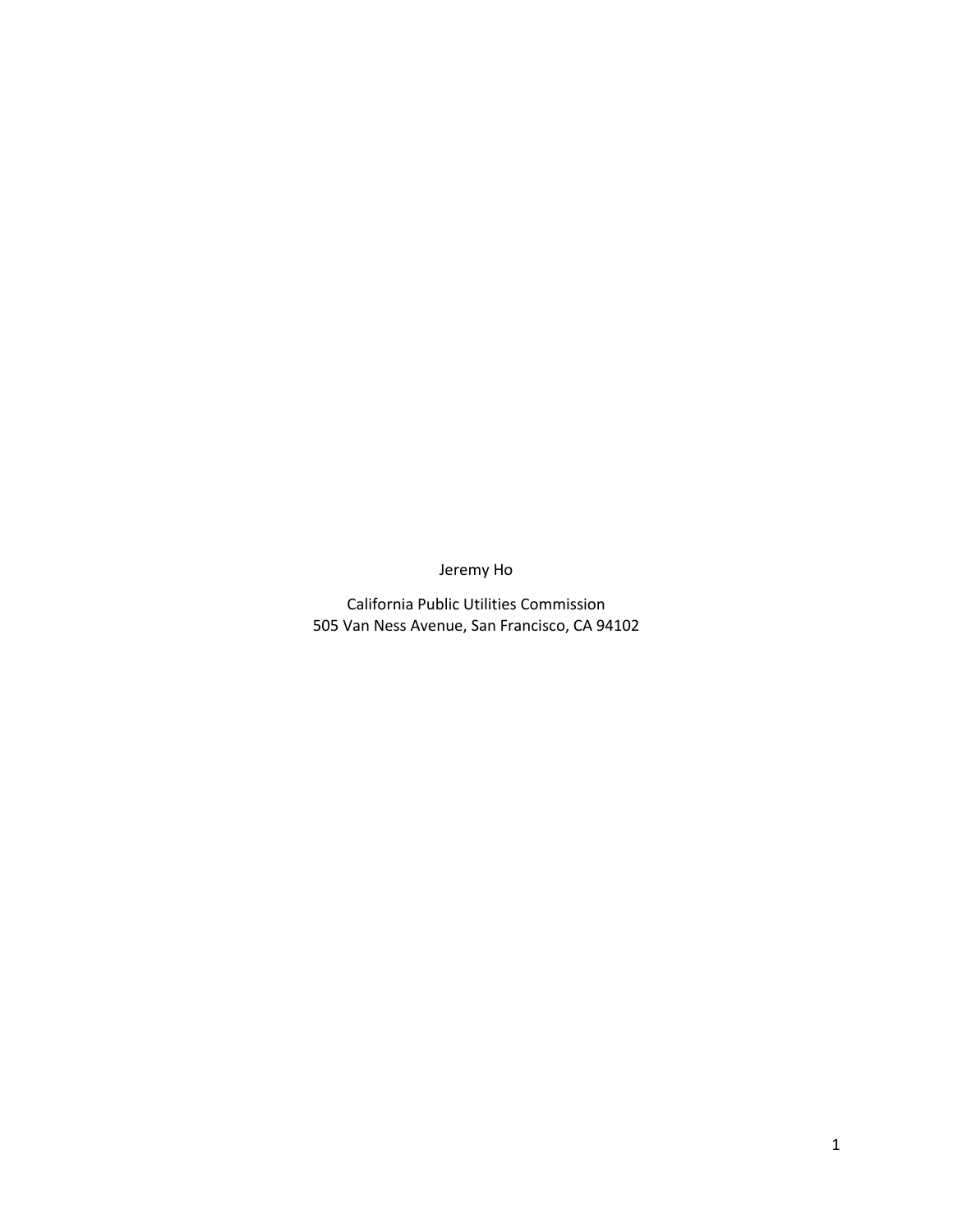# **CONTENTS**

| II.  |                                                                                           |  |
|------|-------------------------------------------------------------------------------------------|--|
| III. |                                                                                           |  |
| IV.  |                                                                                           |  |
| 1.   | Mixed Response from Low-Income Customers Transitioning to Card Payments After Transaction |  |
| 2.   | Customers Using Credit Card Saw an Increase in Household Debt Burden  12                  |  |
| 3.   | Mixed Results for Customer Utilization and Costs Associated with Payments  16             |  |
|      |                                                                                           |  |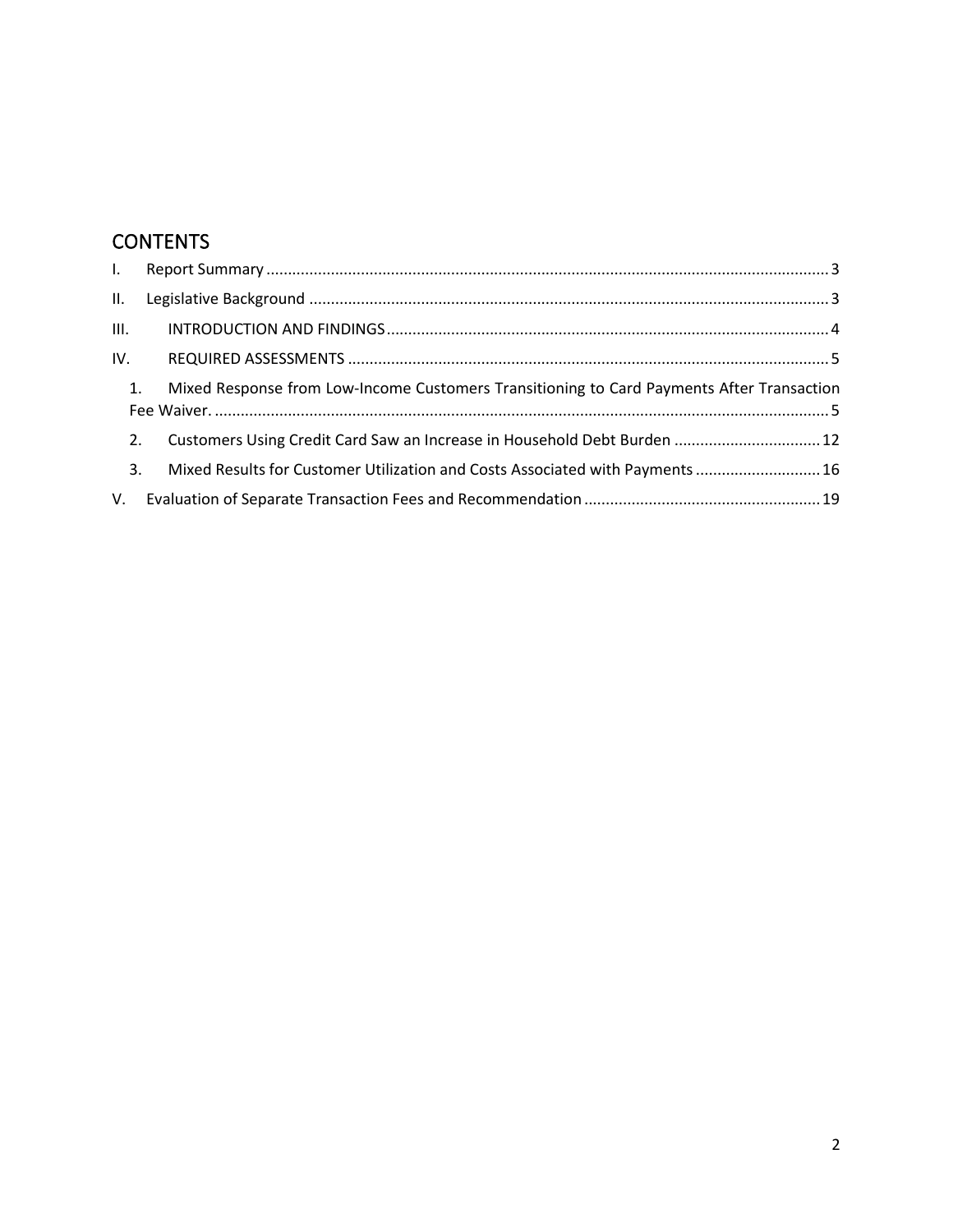## <span id="page-3-0"></span>I. REPORT SUMMARY

<span id="page-3-2"></span>This report provides three findings based on assessments required by Public Utilities Code Section 915. The first finding is that California American Water Company (Cal Am) experienced a significant increase of low-income customers using credit card payments after transaction fees are removed.<sup>1</sup> The results for Golden State Water Company's(Golden State) and Great Oaks Water Company's(Great Oaks) low-income customers did not indicate a significant increase in credit card use when transaction fees are removed. The second finding is that household debt burden and cost of water service increases when customers choose to pay their water bills using credit card payments and pay the minimum amount on a monthly credit card bill. The third finding is that more customers are using card payments and the costeffectiveness is dependent on the type of payment a customer is transitioning from. The transition of customers from in-person to card transactions is cost-effective while the transition from other forms of payments (mail, Automated Clearing House or ACH, and electronic check) to card transactions is costineffective. The report's findings focus on data prior to March 2020 to avoid outlier results caused by COVID-19.

The California Public Utilities Commission (CPUC) recommendsthat if the Legislature proposesto mandate a permanent waiver of transaction fees for individuals paying by credit card, the waiver should be limited to low-income customers, which will provide additional rate relief.

# <span id="page-3-1"></span>II. LEGISLATIVE BACKGROUND

California Assembly Bill (AB) 1180 (Garcia, 2016) created Public Utilities (PU) Code Sections 755.5 and 915, which requires the CPUC to analyze and report to the Legislature whether more customers pay their water bills via credit card when transaction fees are removed.<sup>2</sup> PU Code 755 grants electric, natural gas, and water utilities the authority to charge customers a transaction fee for paying their utility bill by credit, debit, or prepaid card to cover the bank interchange fees associated with the transaction, unless the CPUC determines that the use of credit/debit cards results in no net cost to the utility.

AB 1180 created a pilot program that would require participating water utilities to: (1) waive the transaction fee for customers paying by credit card, debit card, and prepaid card; recover the costs of operating the pilot program from customers other than low-income customers; (2) notify customers of the temporary nature of the pilot program; and (3) collect information on the various forms of payment, including, but not limited to, costs, customer utilization, and customer expectations and satisfaction.

Pursuant to PU Code 755.5, the adopted pilot program requires Class A water utilities, utilities with over 10,000 connections, to submit a request of approval to participate through their General Rate Case applications, which occur once every three years and is limited to the duration of the water corporation's rate case cycle. The three Class A water utilities that requested authorization to participate in the credit card pilot program are California American Water Company, Golden State Water Company, and Great Oaks Water Company. The Commission authorized California American Water Company to participate in the credit card pilot program starting June 15, 2017. Golden State Water Company was authorized to participate in the pilot starting May 30, 2019. Great Oaks Water Company was authorized to participate in the pilot program starting September 12, 2019.

<sup>&</sup>lt;sup>1</sup> A low-income customer is defined as a household that participates in the water utility's assistance program.  $2$  The Legislative Digest for AB 1180 is available at:

[https://leginfo.legislature.ca.gov/faces/billTextClient.xhtml?bill\\_id=201520160AB1180](https://leginfo.legislature.ca.gov/faces/billTextClient.xhtml?bill_id=201520160AB1180)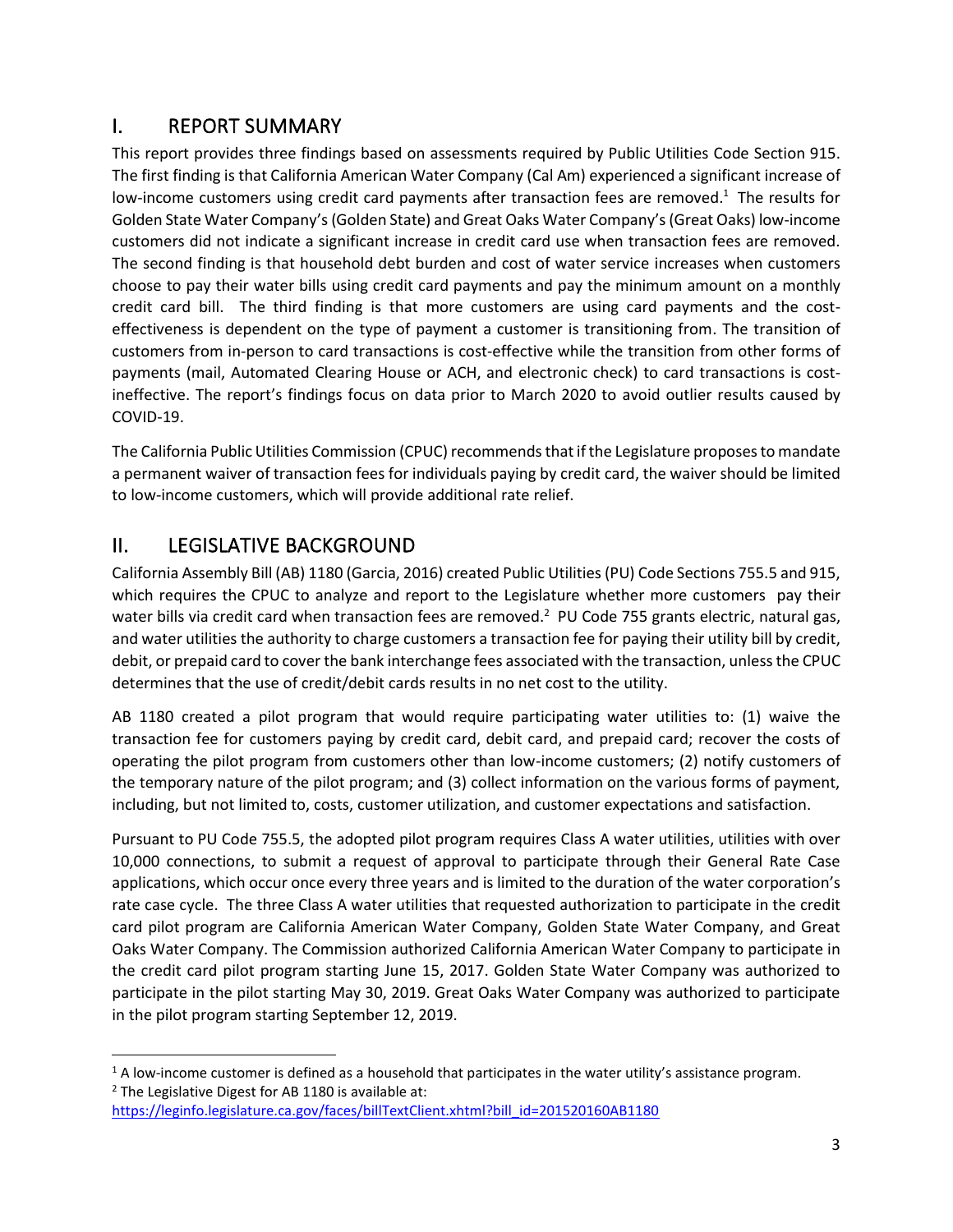PU Code Section 915 requires the CPUC to report on the pilot programs operated by water corporations pursuant to PU Code Section 755.5 that includes: 1) an assessment of the use of credit cards by lowincome customers to avoid service disconnections; 2) an assessment of impact of the use of credit cards for customer bills on household debt burden; and 3) an assessment of data, considered on an aggregated basis, regarding customer utilization and the cost-effectiveness of the bill payment options.

Based on these assessments, and an assessment of the customers' interests served by providing these bill payment options, the report shall evaluate the usefulness of the individual customer transaction fee required by Section 755. The report will also include a recommendation regarding individual customer transaction fees for credit card, debit card, and prepaid card payments accepted by water corporations.

In compliance with PU Code Section 915, the Commission hereby submits this report to the Assembly Committee on Utilities and Commerce, and the Senate Committee on Energy, Utilities and Communications.

## <span id="page-4-0"></span>III. INTRODUCTION AND FINDINGS

More customers are transitioning to card payments for utility bills regardless of the transaction fee. In March 2020, the water utility offices were shut down to reduce the spread of COVID-19. As a result, customers used electronic payments as an alternative to mail-in and in-person payments. Data requests were submitted to utilities two years prior to the transaction fee waivers to determine whether more customers preferred card payments.

The first data request to the utilities detailed an analysis of the number of low-income customers that used card payments. After reviewing the data, Cal Am shows a statistically significant increase in lowincome customers using card payments after transaction fee waivers.<sup>3</sup> Golden State and Great Oaks did not show a statistically significant increase in low-income customers that chose card payments until the COVID-19 pandemic. The recent increase reflects the closure of utility offices and that many low-income households must find alternative methods to in-person payments for water bills. This report focuses on the data prior to March 2020. This was done due to the months related to post-COVID-19 emergence resulting in statistical outlier results during the data analysis.

The household debt burden was analyzed by assuming that a customer only charges their water bill on a hypothetical credit card that accrues interest daily over a 12-month period. The analysis incorporated bills with and without transaction fees where the results indicated the difference in bills was due to interest and continued adding transaction fees. The analysis indicates that paying a utility bill using a card payment increased the household debt burden if the customer only paid the minimum amount on the credit card bill.

Data requests were submitted to utilities to determine customer utilization, and the approximate costs associated with different payment methods beginning two years prior to the waiver of transaction fees. Year-over-year, more customers are moving away from mail-in and in-person transactions and shifting towards electronic methods, including card payments. The resultsshowed a decrease in utility costs borne by ratepayers when customers transition from in-person payments to card payments, but an increase in costs when customers switch from other forms of payments, such as mail, ACH, and electronic check.

 $3$  A least-squares regression analysis and t-test were used to determine whether utilities displayed a statistically significant increase in low-income customers using card payments.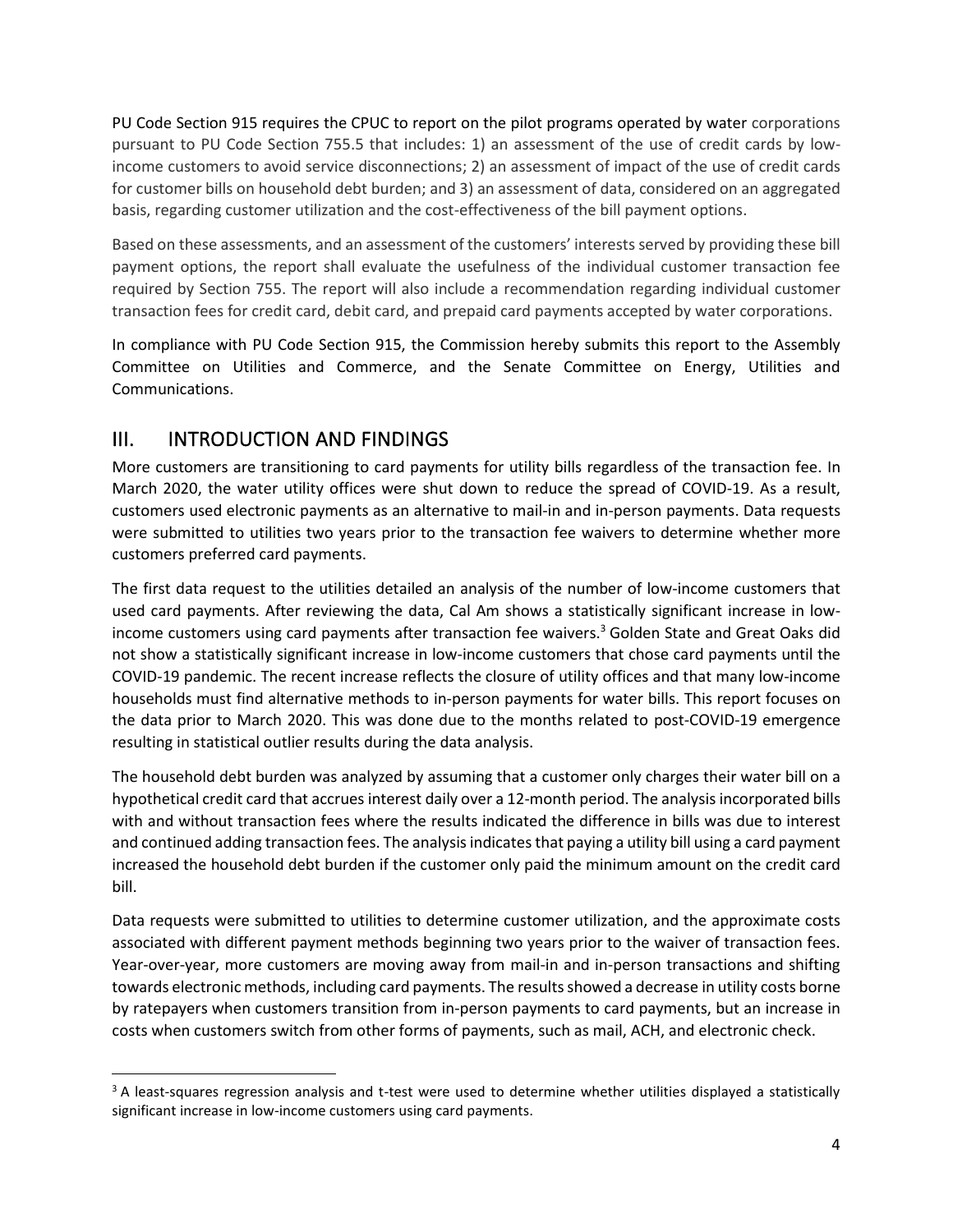# <span id="page-5-0"></span>IV. REQUIRED ASSESSMENTS

Water utilities that chose to participate in the AB 1180 pilot program required Commission authorization through their General Rate Cade ("GRC") application. Three Investor-Owned Utilities (IOUs) requested to participate in the pilot program: California American Water Company ("Cal Am"), Golden State Water Company ("Golden State"), and Great Oaks Water Company ("Great Oaks"), where their transaction fees of \$1.95, \$1.45, and \$1.95, respectively. Transaction fees are paid directly to a third-party company handling the credit card transactions. Cal Am submitted Application (A.) 16-01-002 on July 1, 2016, requesting to participate in AB 1180's credit card pilot program. The application was approved in Decision (D.)17-06-008, and Cal Am began implementing fee waivers on May 15, 2019. Golden State submitted application A.17-07-010 on July 19, 2017, and it was approved in D.19-05-044 on May 30, 2019. However, Golden State began waiving transaction fees beginning January 1, 2019. Great Oaks submitted A.18-07- 002 on July 2, 2018, and the application was approved in D.19-09-010 on September 12, 2019. However, Great Oaks began waiving transaction fees beginning July 1, 2019. [Table 1](#page-5-2) displays each utility's transaction fees, application number, date fee waivers began, and decision date.

<span id="page-5-2"></span>

| <b>Utility</b>      | <b>Transaction Fees</b> | <b>Application</b> | Date Fee<br><b>Waivers Began</b> | <b>Decision Date</b> |
|---------------------|-------------------------|--------------------|----------------------------------|----------------------|
| Cal Am              | \$1.95                  | A.16-01-002        | May 15, 2019                     | 6/15/17              |
| <b>Golden State</b> | \$1.45                  | A.17-07-010        | January 1,<br>2019               | 5/30/19              |
| <b>Great Oaks</b>   | \$1.95                  | A.18-07-002        | July 1, 2019                     | 9/12/19              |

#### **Table 1: Utility Transaction Fees and Application Information**

Data requests were submitted to each utility to determine: 1) the number of low-income customers that paid their utility bills using a credit, debit, or prepaid card to avoid disconnections; 2) the different payment methods available; 3) the approximate costs of the different payment methods the utility incurs; and 4) the number of transactions for each payment method. Data was requested for 2 years prior to transaction fees being waived to observe the trends before and after utilities requested to participate in the AB 1180 credit card pilot program.

The sections below provide a summary and analysis based on data provided by the IOUs from data requests submitted to the CPUC. Initial data requests provided information past March 2020, but the COVID-19 pandemic created outlier in the data and favored card payments due to utility office closures. The report focuses on data prior to March 2020, and data after the start of COVID-19 was removed from the analysis.

# 1. Mixed Response from Low-Income Customers Transitioning to Card Payments After Transaction Fee Waiver.

<span id="page-5-1"></span>Credit card use is becoming more frequent due the ease of digital transactions. As a result, an increasing number of households pay their utility bills using a credit card. Public Utilities Code Section 755 requires transaction fees to be paid by customers that choose credit, debit, or prepaid card payment options. The cost burden should not be shifted to customers that do not choose to pay a bill by these options unless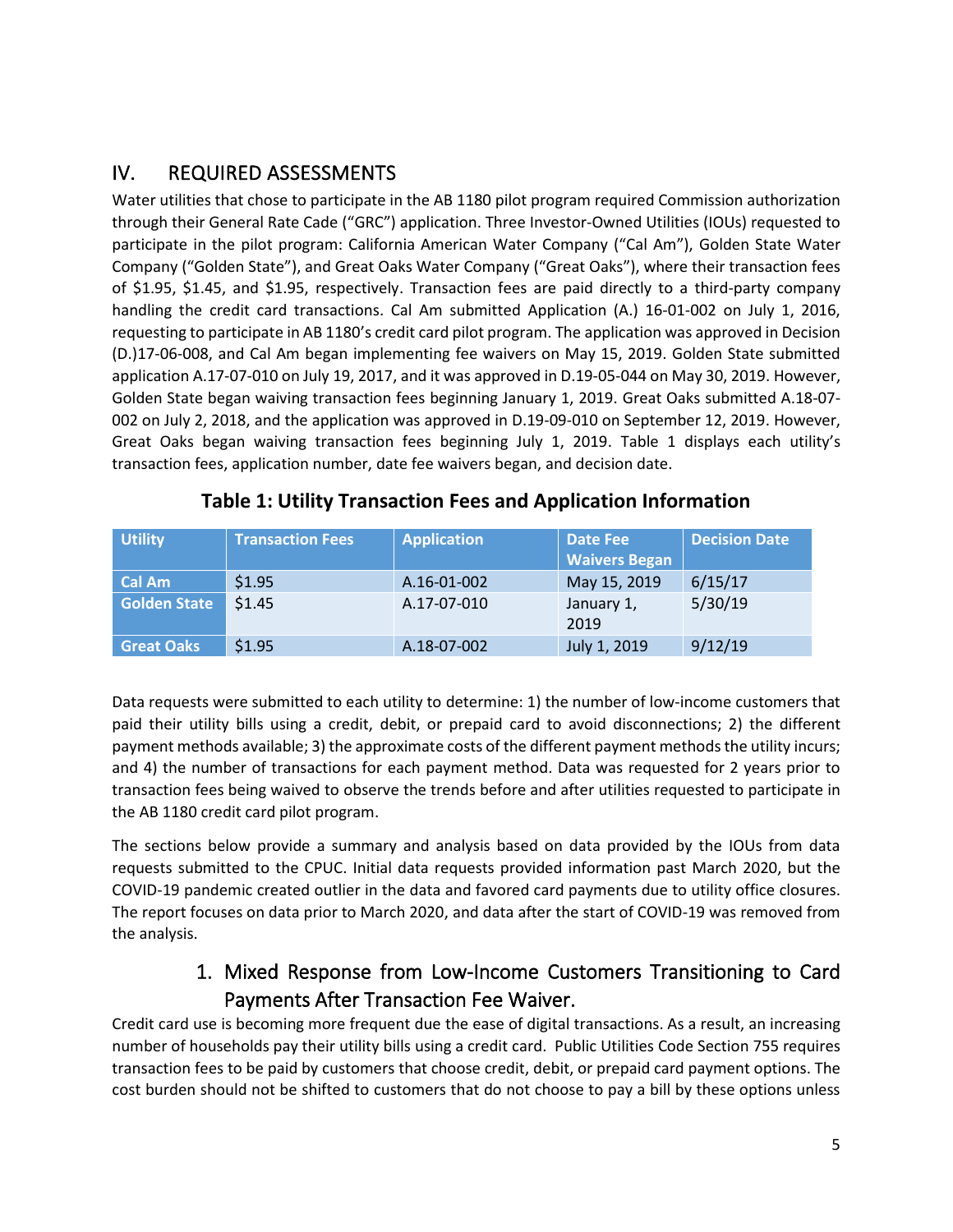and until the Commission determines that the savings to ratepayers exceeds the net cost of accepting payments by these options. The first assessment in this report is to evaluate the use of credit, debit, or prepaid cards (card payment or credit cards) by low-income customers to avoid service disconnections.<sup>4</sup> CPUC Water Division collected data on the actions taken when low-income customers receive a disconnection notice from the utility, then decide to pay their utility bill using a credit, debit, or prepaid card. Data requests were also submitted to the utilities on for data on low-income customers that paid their utility bills after receiving a disconnection notice.

Only Golden State provided data on the number of low-income customers that received a disconnection notice and chose to pay their bill using a credit card. The vertical line in Figures 1, 3, 5, and 7 represent the date that utilities began waiving fees as indicated in Table 1.



**Figure 1: Golden State Low-Income Customers Paying with Card After Disconnection Notice**

<span id="page-6-0"></span>[Figure 1,](#page-6-0) does not show an impact for customers that chose to pay their utility bill using card payment after they received a disconnection notice. There is a downward trend in customers that chose to pay using card payment between February 2019 and July 2019. There was an initial increase in low-income customers using card payments in August 2019 and became stagnant until January 2020. After January 2020, the number of low-income customers making a card payment that received a disconnection notice dropped significantly primarily due to the beginning of the COVID-19 pandemic, the economic impact which began in March 2020. During this time, utilities were ordered to stop disconnections and reconnect customers that were previously disconnected. The data prior to COVID-19 indicates no significant increase in credit card usage after transaction fees were waived compared to the two years of data prior to when transaction fees were removed.

[Figure 2,](#page-7-0) provides results of two least-squares regression analyses conducted to determine whether transaction fee waivers increased or decreased low-income customer utilization of card payments. A leastsquares regression determines the line of best fit for data points. From the line of best fit, we can determine that a line trending upwards indicates an increase in low-income customers using credit cards

<sup>4</sup> See not[e 1.](#page-3-2)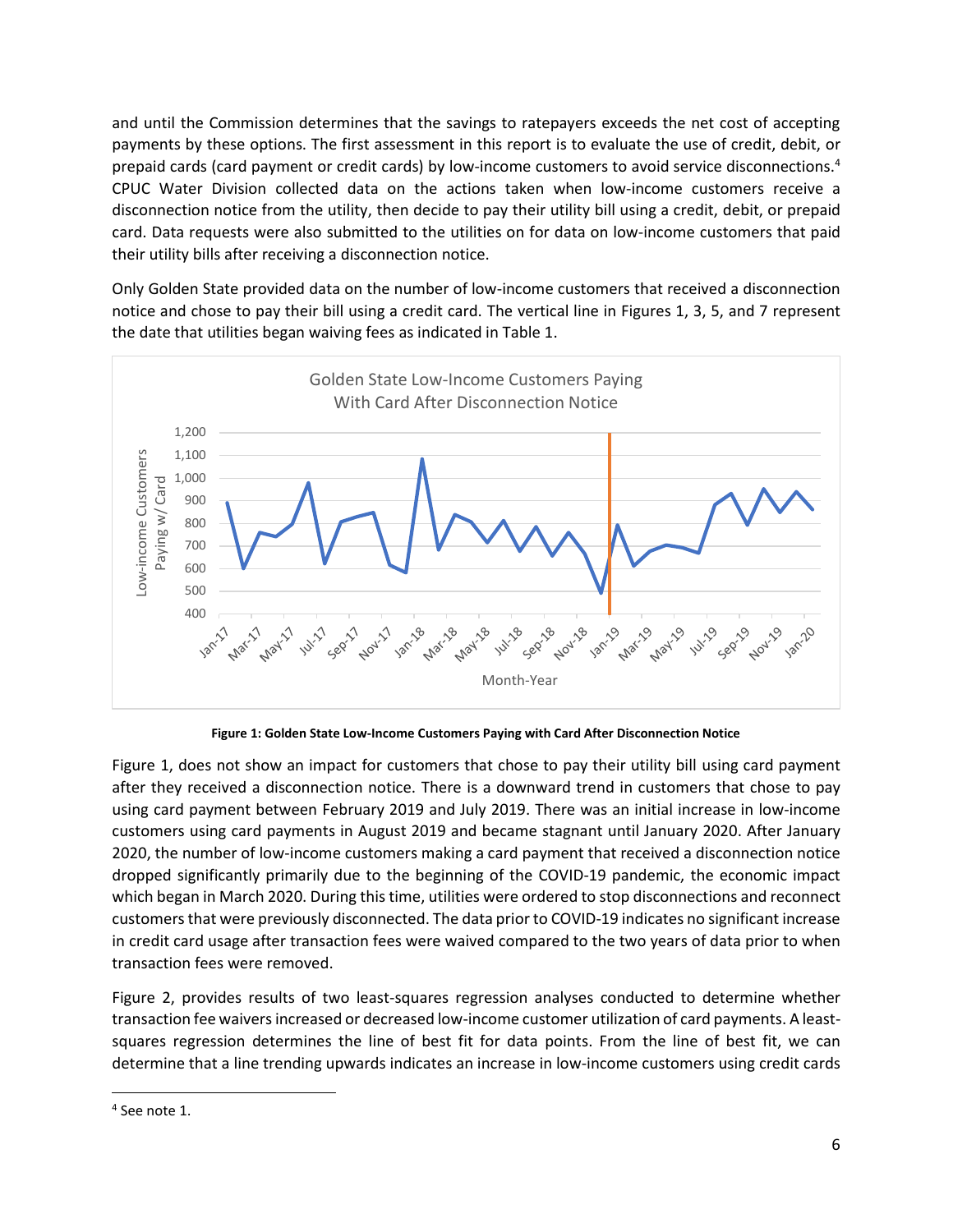and a downward trend indicates less customers using credit cards. Prior to transaction fee waivers, the regression resulted in a downward trend. After the transaction fee waiver, there is an upward trend for low-income customers that chose to make a card payment.

A further analysis was conducted to determine the relationship between the two trends by performing a t-test. This test determines whether there is a difference between the trends before and after transaction fee waivers. The t-test indicated that no significant difference was observed between before and after the transaction fees were waived.



**Figure 2 Golden State Least Squares Regression**

<span id="page-7-0"></span>The responses from Cal Am and Great Oaks indicated that they were not able to distinguish when customers received a disconnection notice and whether the customers chose to pay with a credit card after receiving the notice. Cal Am and Great Oak's utility billing systems do not track the disconnection notices sent to customers. However, Great Oaks did provide data on the number of low-income customers that paid their bills using credit card after receiving disconnections and is displayed in [Table 2](#page-7-1) below.

#### <span id="page-7-1"></span>**Table 2: Great Oaks Low-Income Households Reconnect Using Card Payment**

| <b>Month/Year</b> | <b>Low Income Households</b>        |  |  |  |  |  |  |  |
|-------------------|-------------------------------------|--|--|--|--|--|--|--|
|                   | <b>Reconnect Using Credit Cards</b> |  |  |  |  |  |  |  |
| $Jul-17$          | 81                                  |  |  |  |  |  |  |  |
| $Jul-18$          | 103                                 |  |  |  |  |  |  |  |
| Jul-19            | ユト                                  |  |  |  |  |  |  |  |

Due to a lack of information provided by the Cal Am and Great Oaks, an alternative was proposed by Assemblywoman Garcia's office to collect data on all low-income customers who used card payments, as opposed to only low-income customers that received a disconnection notice. The broader alternative was used to determine whether there was positive correlation between when transaction fees were waived and use of credit card payments. Figures 3 through 8 below show the results from data requests to utilities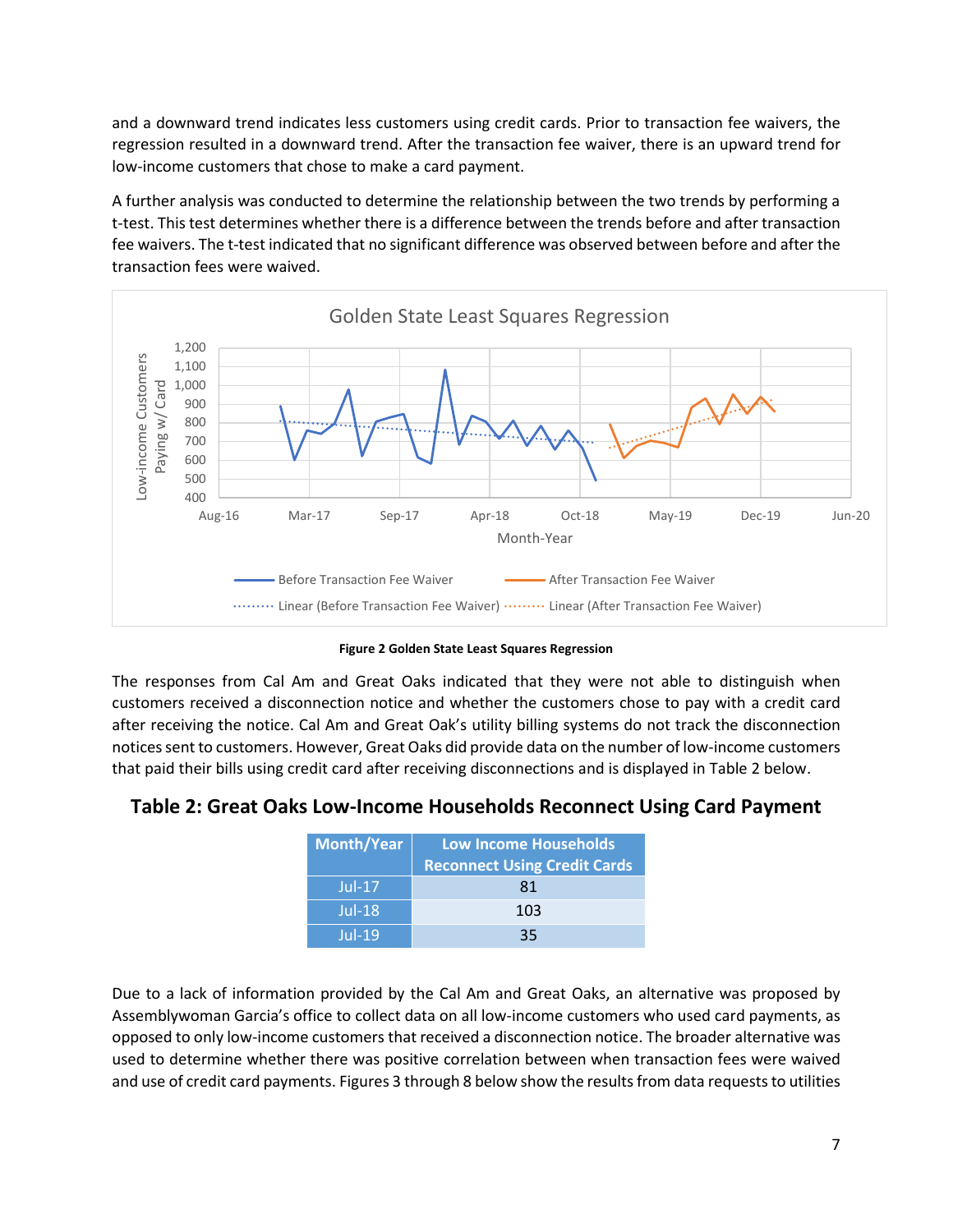requesting the number of low-income customers that used card payments to pay their bill. The vertical line in each figure represents the date that utilities began waiving fees.



**Figure 3 Cal Am Low-Income Credit Card Users**

<span id="page-8-0"></span>The data from [Figure 3](#page-8-0) shows an initial increase in low-income customers that pay using credit cards after transaction fees were waived. Following the initial increase in low-income customer credit card use, between July 2019 and February 2020, credit card transactions trended downwards. Before the start of COVID-19, credit card use returned to levels existing in 2017 and 2018, and before the transaction fees were waived. From March 2020 through July 2020 (not shown in Figure 3), there was an increase in card transactions due to the COVID-19 pandemic causing utility offices to be closed. Customers were then required to find alternatives to cash and in-person payments to pay their water bills.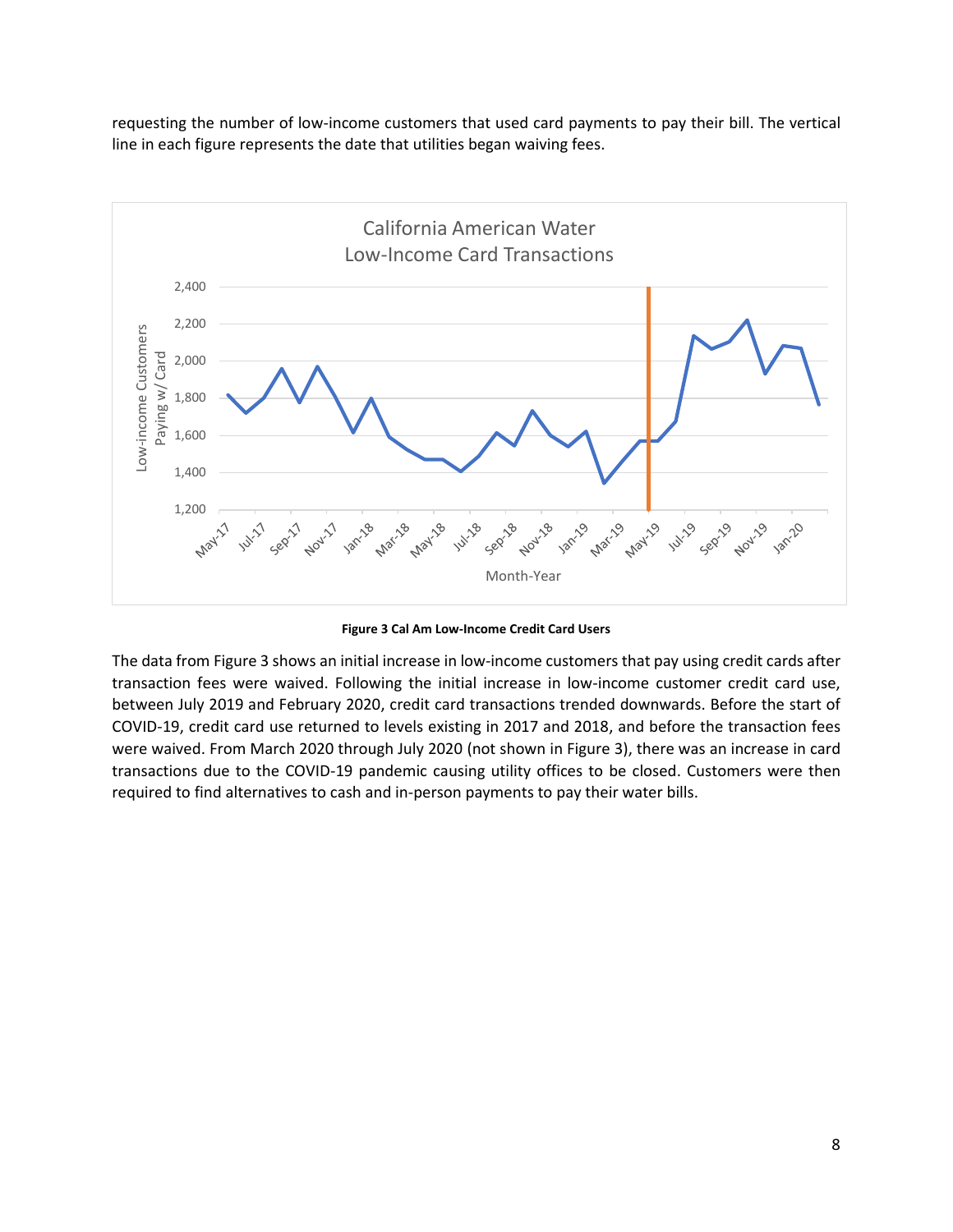

**Figure 4 Cal Am Least Squares Regression**

The least squares regression for the Cal Am data shows a downward trend for low-income card payments prior to waiving transaction fees. After transaction fees were waived, an upward trend can be seen for low-income customers using card payments after transaction fees were waived. The Cal Am data indicates that waiving transaction fees provided a positive response from low-income customers using credit cards for their payments.

A t-test was conducted comparing before and after the transaction fees were waived. The results show that there is a statistically significant difference between the two trend lines meaning that low-income customers were more likely to use card payments after the transaction fees were waived.



<span id="page-9-0"></span>**Figure 5 Golden State Low-Income Credit Card Users**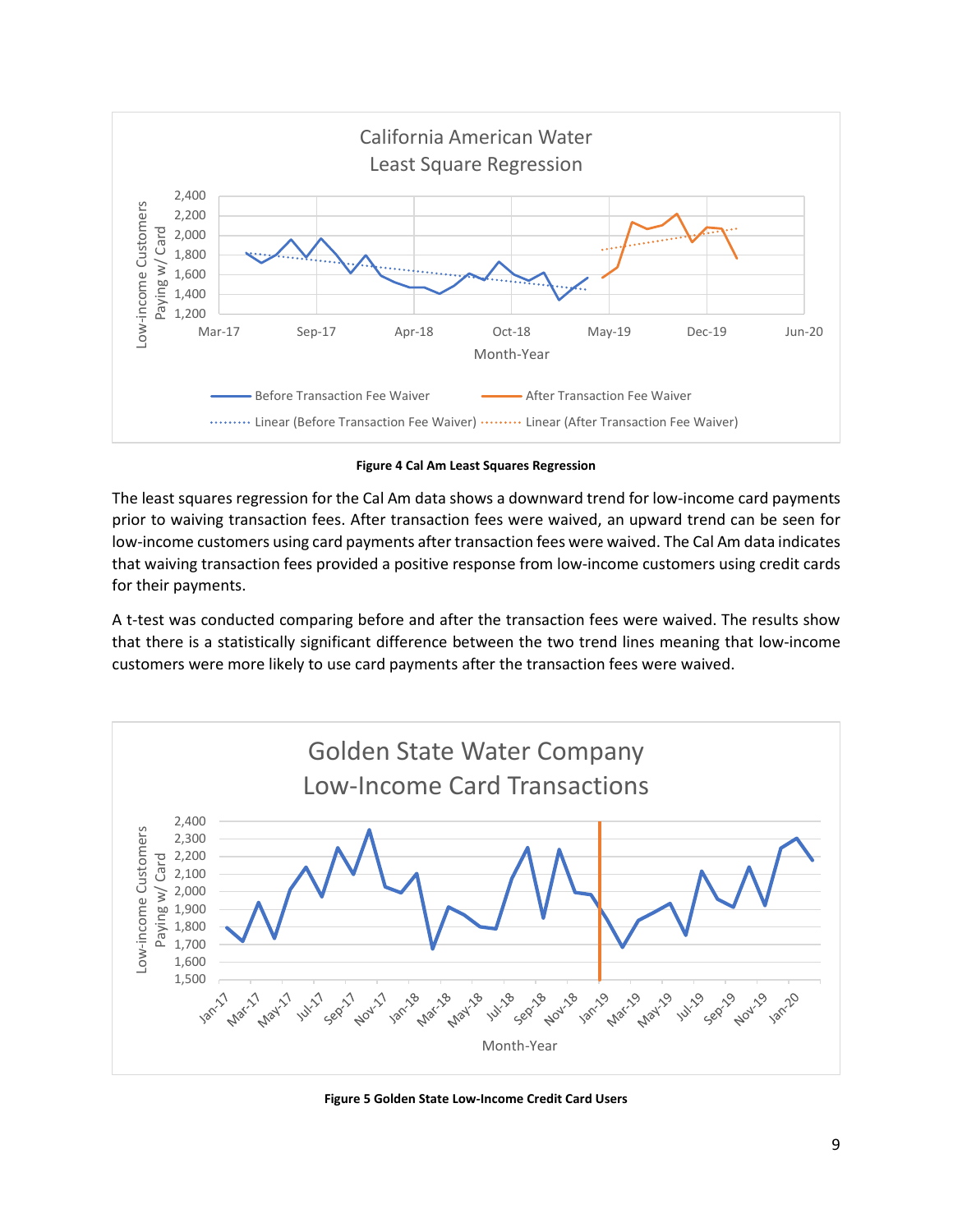The data for Golden State, in [Figure 5](#page-9-0) shows that prior to COVID-19, the number of low-income customers paying by card did not significantly increase after transaction fees were removed. The office closures, after March 2020, caused all customers to pay their utility bills using electronic methods. [Figure 5](#page-9-0) represents the data prior to March 2020 and shows that the removal of transaction fees did not affect whether lowincome customers chose card payments for their utility bills. The data indicates no significant increase in credit card usage after transaction fees were waived, as compared to the two years of data prior to when transaction fees were removed.



**Figure 6 Golden State Least Squares Regression**

Figure 6 above, shows the least square regression for Golden State shows an increasing trend in lowincome customer card usage after the transaction fee was waived. The data before the transaction fees were waived show a slight upward trend in credit card use, but an even greater upward trend is shown after transaction fees were waived for low-income customers.

A t-test was performed on the two trends for Golden State, and the results indicate that low-income customer trends in credit card use is not statistically different before and after the transaction fees were waived.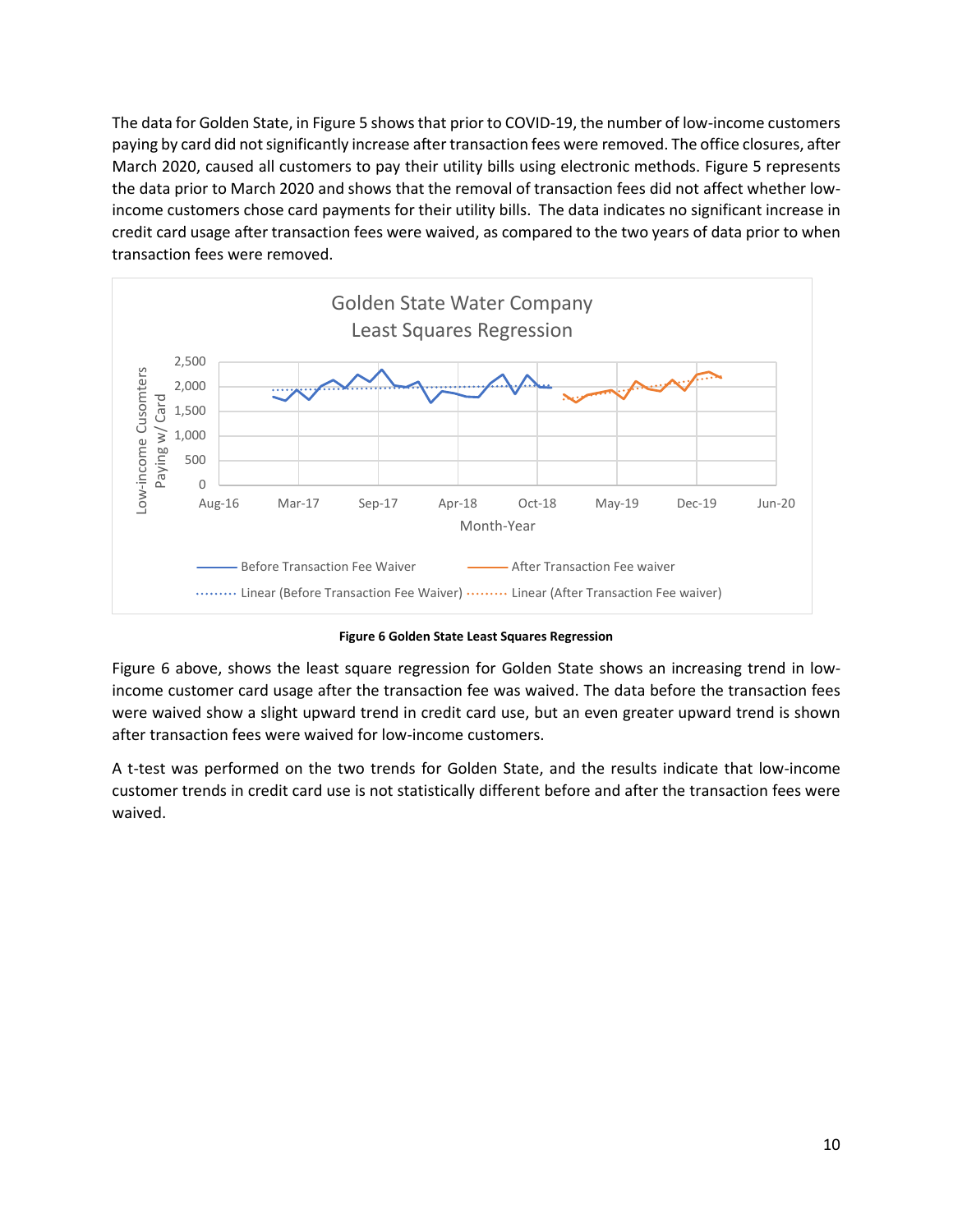

**Figure 7 Great Oaks Low-Income Credit Card Users**

<span id="page-11-0"></span>Great Oaks bills their customers on a bi-monthly basis; therefore, the data separated even and odd month credit card transactions for low-income customers. The data was normalized to provide meaningful results by summing the first month for even and odd months to create one value for the first month of each billing method. This was done for all subsequent months and the results can be found in [Figure 7](#page-11-0) above.

The data shows an increase in customer utilization when paying by credit card immediately after the transaction fees were waived, but declines two months afterward. The overall increase of credit card usage by low-income customers increases after transaction fees waivers by nearly 5%.



**Figure 8 Great Oaks Water Company Least Squares Regression**

The least square regression for Great Oaks in Figure 8, shows a slight upward trend prior to transaction fee waiver, and a slight downward trend post transaction fee waiver. The t-test between the two trends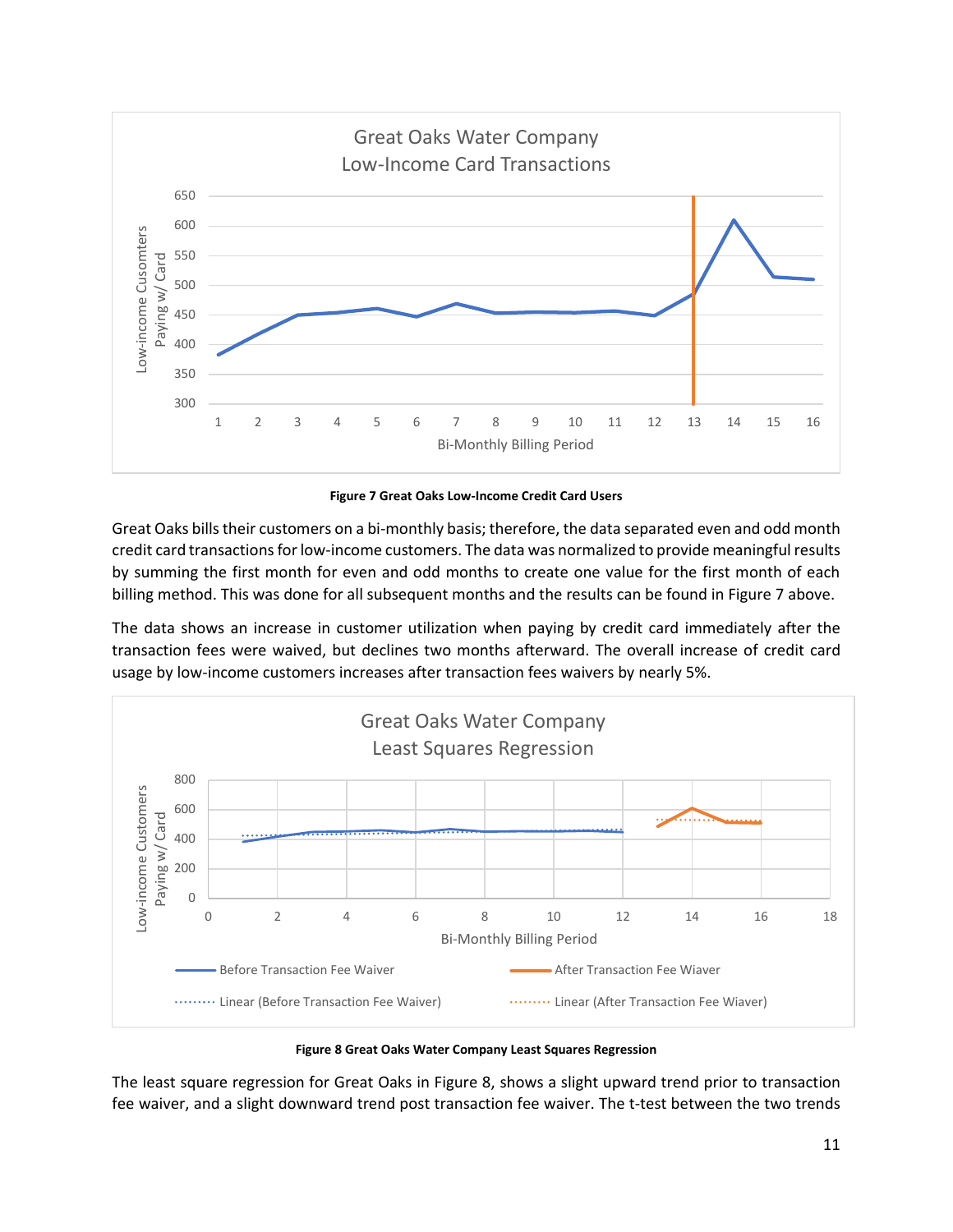indicate that low-income credit card use prior and post transaction fee waiver was not statistically significant.

In summary, the t-test results for Cal Am show a significant difference before and after transaction fees were waived, while the results for Golden State and Great Oaks did not.

# 2. Customers Using Credit Card Saw an Increase in Household Debt Burden

<span id="page-12-0"></span>California has the tenth-highest median household income in the United States, which is \$71,564, while it also has the highest cost of living in the country.<sup>5</sup> Recent studies also indicate that California has the highest supplemental poverty rate of any state. The supplemental poverty rate incorporates a wider array of income measures than the official poverty rate, and then adjusts for the costs of living.<sup>6</sup> As a result of the high costs of living, households often face difficult trade-offs, such as choosing how and when to pay for housing, food, utility bills, or other expenses.

This section of the report assesses the financial impact of credit card debt on low-income households that decide to pay their water utility bills by credit card. There are many variables that contribute to the household debt burden and not all of them can be accounted for in this analysis. For example, there are many different types of credit cards available, and choosing a single credit card does not represent the entire population. Interest for each credit card is tied to a person's credit score and the age of a credit card. If an individual applying for a new credit card has excellent credit, they may receive a purchase Annual Percentage Rate (APR) interest rate of 13%, while an individual with fair credit will receive a purchase APR of 23%. The average purchase APR is 17% for new offers.

Another factor that varies between credit card companies is the minimum payment required on the monthly credit card bill. Credit card companies typically have a minimum payment that a customer needs to pay to avoid late fees if the customer does not want to, or cannot, pay their bill in full. Credit card companies determine the minimum monthly payment by using the greater value of the following methods: 1) a set amount minimum monthly amount such as \$25 or 2) using a percentage of the new balance on the credit card bill. In addition, water use amongst households fluctuates due to geographic variability and determining a single value for water usage for three utility water systems is a challenge.

For the analysis of household debt burden, a hypothetical scenario was created in which a low-income customer pays their water bill using a credit card and pays the minimum amount on the credit card bill, which accrues interest the following months. Assumptions were made that a low-income customer starts with no balance on the credit card and this is the first bill they received from the utility. The credit card has a 17% daily purchase APR, with the minimum balance being \$35 or 2% of the total bill, whichever is greater. The transition between a flat \$35 and 2% of the bill is \$1,750. Instead of calculating specific months, 30.4 days was used as an average number of days for each month. This was calculated by dividing 365, the number of days in a year, by twelve, the number of months in a year, to obtain the number of days per month. The last assumption made is that the bills are the same each month.

<sup>5 2020</sup> Median Household Income by State[; https://worldpopulationreview.com/state-rankings/median-household](https://worldpopulationreview.com/state-rankings/median-household-income-by-state)[income-by-state](https://worldpopulationreview.com/state-rankings/median-household-income-by-state)

<sup>6</sup> Lina Fox, *The Supplement Poverty Measure: 2018*, October 2019, <https://www.census.gov/content/dam/Census/library/publications/2019/demo/p60-268.pdf>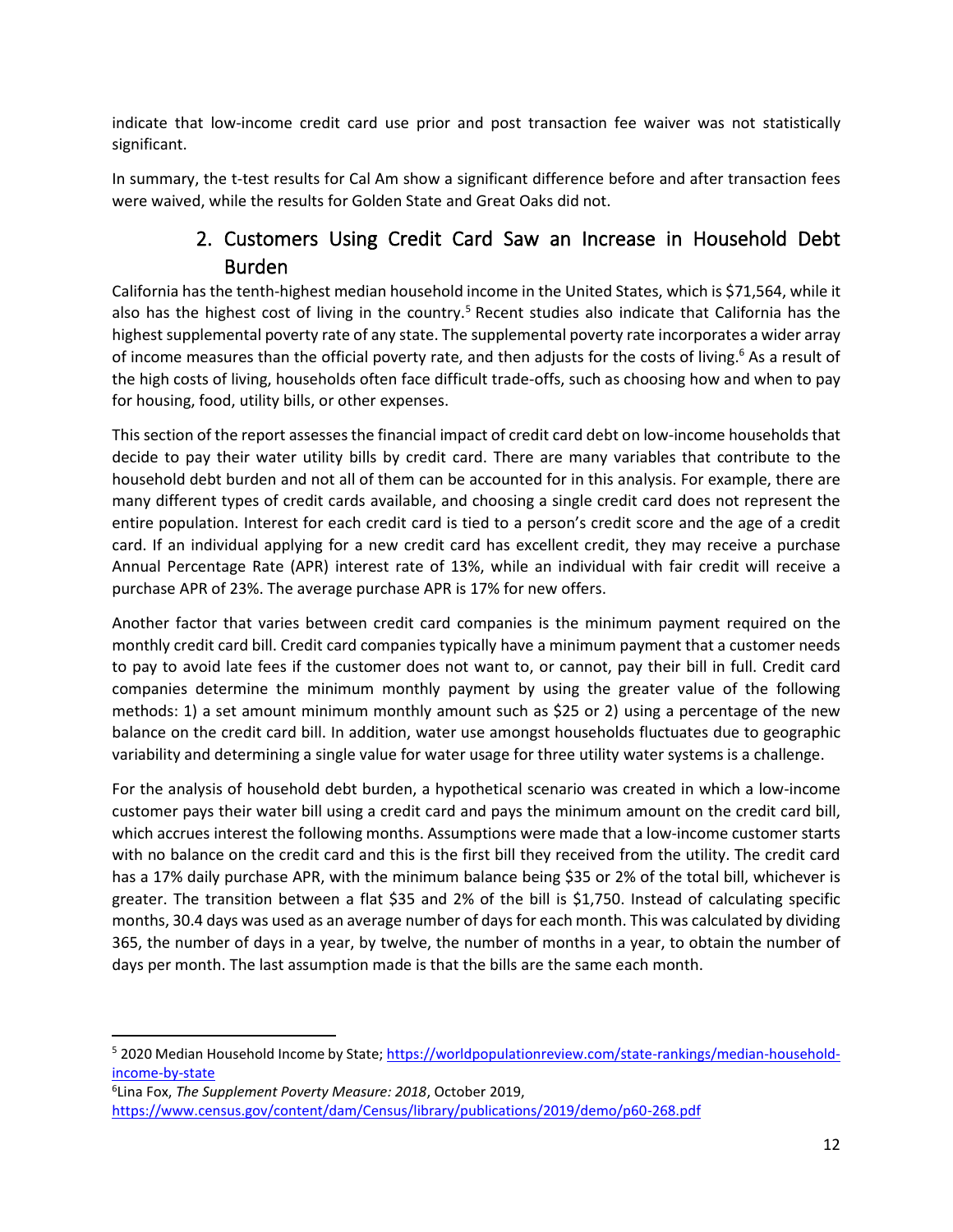Golden State was chosen as the example utility to represent California and data requests were made to receive a typical bill for each ratemaking area. A three-person households earning \$43,440 or less for the year qualify for Golden State's low-income program. Table 3 below indicates the cumulative debt and interest a customer would accrue for each ratemaking area within Golden State's jurisdiction after twelve months: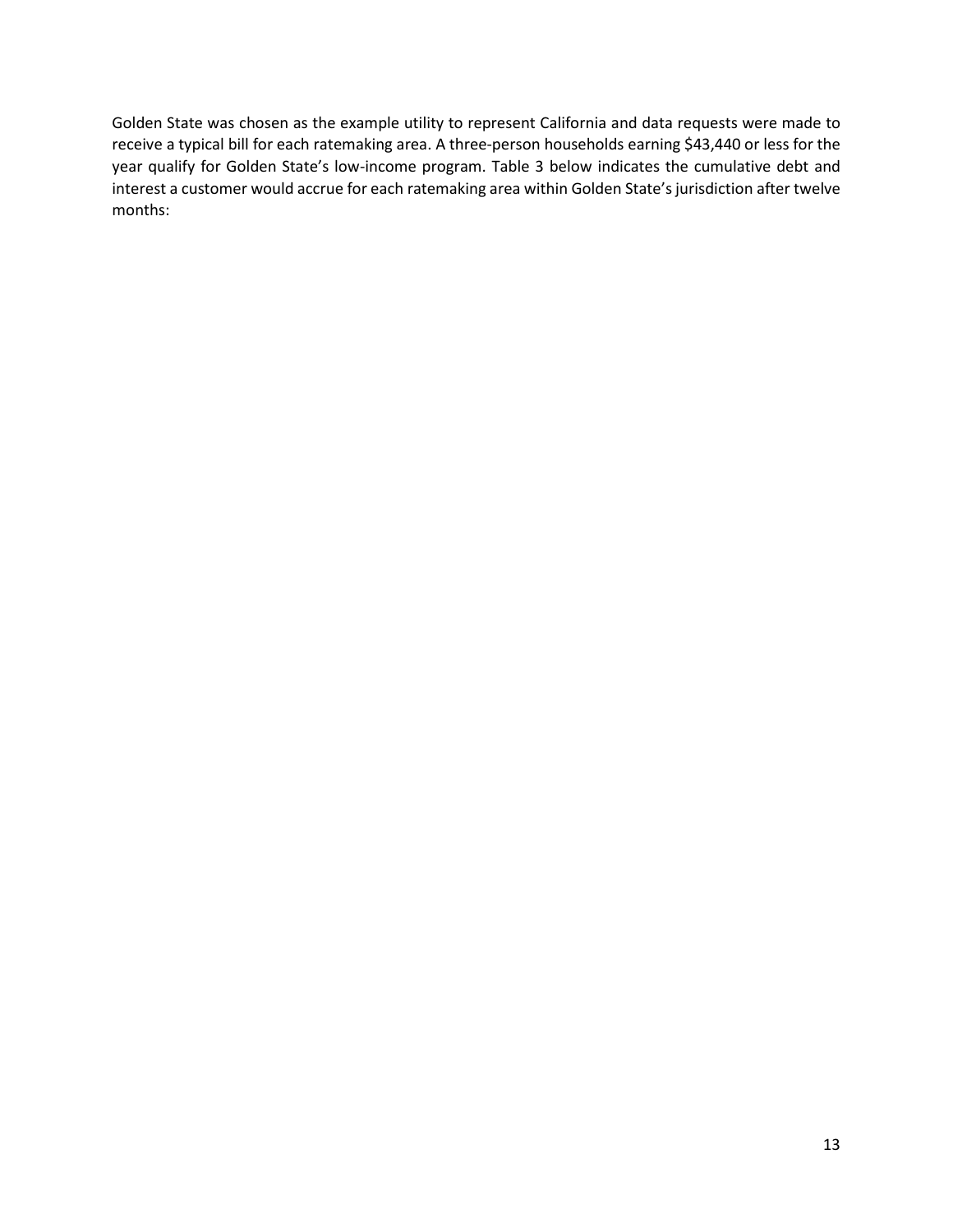| <b>Ratemaking</b><br><b>Area</b> | <b>Bill</b>                |             |                         |            |            |            |            |            | <b>Household Debt Burden</b> |            |             |             |             |                   |          |
|----------------------------------|----------------------------|-------------|-------------------------|------------|------------|------------|------------|------------|------------------------------|------------|-------------|-------------|-------------|-------------------|----------|
|                                  |                            | Month<br>-1 | Month<br>$\overline{2}$ | Month<br>3 | Month<br>4 | Month<br>5 | Month<br>6 | Month<br>7 | Month<br>8                   | Month<br>9 | Month<br>10 | Month<br>11 | Month<br>12 | Year <sub>5</sub> | Year 10  |
| <b>Arden</b>                     | \$59.47                    | \$24.47     | \$49.29                 | \$74.45    | \$99.98    | \$125.87   | \$152.12   | \$178.74   | \$205.75                     | \$233.13   | \$260.90    | \$289.07    | \$317.64    | \$2,195           | \$4,596  |
| <b>Cordova</b>                   | <b>Cumulative Interest</b> |             | \$0.35                  | \$0.70     | \$1.05     | \$1.42     | \$1.78     | \$2.16     | \$2.53                       | \$2.91     | \$3.30      | \$3.70      | \$4.10      | \$30.43           | \$64.65  |
| <b>Bay Point</b>                 | \$73.44                    | \$38.44     | \$77.42                 | \$116.96   | \$157.06   | \$197.72   | \$238.96   | \$280.79   | \$323.21                     | \$366.23   | \$409.85    | \$454.10    | \$498.97    | \$3,149           | \$5,982  |
|                                  | <b>Cumulative Interest</b> |             | \$0.54                  | \$1.10     | \$1.66     | \$2.22     | \$2.80     | \$3.39     | \$3.98                       | \$4.58     | \$5.19      | \$5.81      | \$6.43      | \$43.82           | \$84.20  |
| <b>Clearlake</b>                 | \$91.26                    | \$56.26     | \$113.31                | \$171.18   | \$229.86   | \$289.38   | \$349.74   | \$410.95   | \$473.03                     | \$535.99   | \$599.84    | \$664.60    | \$730.27    | \$4,192           | \$7,630  |
|                                  | <b>Cumulative Interest</b> |             | \$0.80                  | \$1.61     | \$2.43     | \$3.26     | \$4.10     | \$4.95     | \$5.82                       | \$6.70     | \$7.59      | \$8.50      | \$9.42      | \$58.44           | \$107.42 |
|                                  | \$115.00                   | \$80.00     | \$161.12                | \$243.40   | \$326.85   | \$411.47   | \$497.30   | \$584.34   | \$672.61                     | \$762.13   | \$852.92    | \$945.00    | \$1,038     | \$5,482           | \$9,754  |
| <b>Los Osos</b>                  | <b>Cumulative Interest</b> |             | \$1.13                  | \$2.28     | \$3.45     | \$4.63     | \$5.83     | \$7.05     | \$8.28                       | \$9.53     | \$10.80     | \$12.08     | \$13.39     | \$76.48           | \$137.35 |
| <b>Santa Maria</b>               | \$66.53                    | \$31.53     | \$63.50                 | \$95.93    | \$128.82   | \$162.17   | \$196.00   | \$230.30   | \$265.09                     | \$300.38   | \$336.16    | \$372.45    | \$409.25    | \$2,703           | \$5,314. |
|                                  | Cumulative Interest        |             | \$0.45                  | \$0.90     | \$1.36     | \$1.82     | \$2.30     | \$2.78     | \$3.26                       | \$3.76     | \$4.26      | \$4.76      | \$5.28      | \$37.56           | \$74.78  |
| <b>Simi Valley</b>               | \$79.06                    | \$44.06     | \$88.75                 | \$134.08   | \$180.04   | \$226.65   | \$273.93   | \$321.88   | \$370.50                     | \$419.81   | \$469.83    | \$520.55    | \$571.99    | \$3,491           | \$6,511  |
|                                  | <b>Cumulative Interest</b> |             | \$0.62                  | \$1.26     | \$1.90     | \$2.55     | \$3.21     | \$3.88     | \$4.56                       | \$5.25     | \$5.95      | \$6.66      | \$7.37      | \$48.61           | \$91.65  |
|                                  | \$86.23                    | \$51.23     | \$103.19                | \$155.88   | \$209.32   | \$263.51   | \$318.47   | \$374.22   | \$430.75                     | \$488.08   | \$546.22    | \$605.19    | \$665.00    | \$3,908           | \$7,172  |
| <b>Region 2</b>                  | <b>Cumulative Interest</b> |             | \$0.73                  | \$1.46     | \$2.21     | \$2.97     | 53.73      | \$4.51     | \$5.30                       | \$6.10     | \$6.91      | \$7.74      | \$8.57      | \$54.46           | \$100.97 |
|                                  | \$54.05                    | \$19.05     | \$38.36                 | \$57.95    | \$77.82    | \$97.97    | \$118.40   | \$139.12   | \$160.14                     | \$181.46   | \$203.07    | \$224.99    | \$247.23    | \$1,748           | \$4,004  |
| <b>Region 3</b>                  | <b>Cumulative Interest</b> |             | \$0.27                  | \$0.54     | \$0.82     | \$1.10     | \$1.39     | \$1.68     | \$1.97                       | \$2.27     | \$2.57      | \$2.88      | 53.19       | \$24.14           | \$56.29  |

# **Table 3: Golden State Low-Income Household Cumulative Debt Burden Analysis (No Transaction Fee)**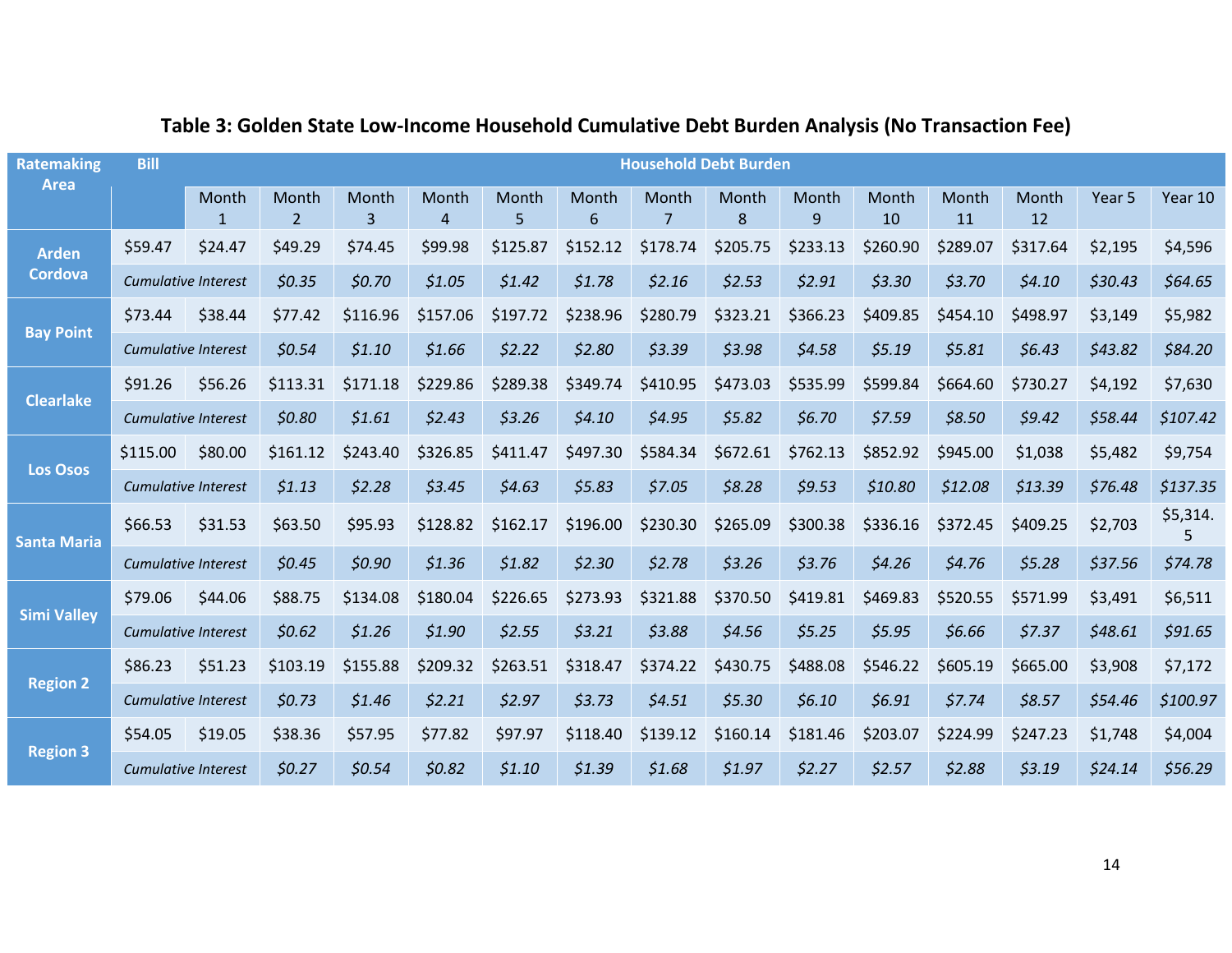| <b>Ratemaking</b><br><b>Area</b> | <b>Bill</b>                |                            |                         |            |                                 |            |            | <b>Household Debt Burden</b> |            |            |             |             |             |         |          |
|----------------------------------|----------------------------|----------------------------|-------------------------|------------|---------------------------------|------------|------------|------------------------------|------------|------------|-------------|-------------|-------------|---------|----------|
|                                  |                            | Month<br>$\mathbf{1}$      | Month<br>$\overline{2}$ | Month<br>3 | Month<br>$\boldsymbol{\Lambda}$ | Month<br>5 | Month<br>6 | Month<br>$\overline{7}$      | Month<br>8 | Month<br>9 | Month<br>10 | Month<br>11 | Month<br>12 | Year 5  | Year 10  |
| <b>Arden</b>                     | \$60.92                    | \$25.92                    | \$52.21                 | \$78.87    | \$105.90                        | \$133.32   | \$161.13   | \$189.34                     | \$217.94   | \$246.95   | \$276.36    | \$306.20    | \$336.46    | \$2,353 | \$4,748  |
| <b>Cordova</b>                   | <b>Cumulative Interest</b> |                            | \$0.37                  | \$0.74     | \$1.12                          | \$1.50     | \$1.89     | \$2.28                       | \$2.68     | \$3.09     | \$3.50      | \$3.92      | \$4.34      | \$32.66 | \$66.79  |
|                                  | \$74.89                    | \$39.89                    | \$80.35                 | \$121.37   | \$162.98                        | \$205.18   | \$247.98   | \$291.38                     | \$335.40   | \$380.04   | \$425.31    | \$471.23    | \$517.80    | \$3,294 | \$6,120  |
| <b>Bay Point</b>                 | Cumulative Interest        |                            | \$0.57                  | \$1.14     | \$1.72                          | \$2.31     | \$2.91     | 53.51                        | 54.13      | 54.75      | \$5.38      | \$6.03      | \$6.68      | \$45.88 | \$86.14  |
|                                  | \$92.71                    | \$57.71                    | \$116.24                | \$175.59   | \$235.79                        | \$296.84   | \$358.75   | \$421.54                     | \$485.22   | \$549.80   | \$615.30    | \$681.73    | \$749.10    | \$4,341 | \$7,761  |
| <b>Clearlake</b>                 | <b>Cumulative Interest</b> |                            | \$0.82                  | \$1.65     | \$2.49                          | \$3.34     | \$4.21     | \$5.08\$                     | \$5.97     | \$6.87     | \$7.79      | \$8.72      | \$9.66      | \$60.54 | \$109.27 |
|                                  | \$116.45                   | \$81.45                    | \$164.04                | \$247.81   | \$332.77                        | \$418.93   | \$506.31   | \$594.93                     | \$684.80   | \$775.95   | \$868.38    | \$962.13    | \$1,057     | \$5,643 | \$9,882  |
| <b>Los Osos</b>                  | <b>Cumulative Interest</b> |                            | \$1.15                  | \$2.32     | \$3.51                          | \$4.71     | \$5.93     | \$7.17                       | \$8.43     | \$9.70     | \$10.99     | \$12.30     | \$13.63     | \$78.75 | \$139.16 |
| <b>Santa</b>                     | \$67.98                    | \$32.98                    | \$66.42                 | \$100.34   | \$134.74                        | \$169.63   | \$205.01   | \$240.89                     | \$277.28   | \$314.19   | \$351.62    | \$389.58    | \$428.08    | \$2,851 | \$5,457  |
| <b>Maria</b>                     | <b>Cumulative Interest</b> |                            | \$0.47                  | \$0.94     | \$1.42                          | \$1.91     | \$2.40     | \$2.90                       | 53.41      | 53.93      | 54.45       | \$4.98      | \$5.52      | \$39.66 | \$76.79  |
|                                  | \$80.51                    | \$45.51                    | \$91.67                 | \$138.49   | \$185.96                        | \$234.11   | \$282.94   | \$332.47                     | \$382.69   | \$433.63   | \$485.29    | \$537.68    | \$590.81    | \$3,636 | \$6,646  |
| <b>Simi Valley</b>               | <b>Cumulative Interest</b> |                            | \$0.64                  | \$1.30     | \$1.96                          | \$2.63     | 53.32      | \$4.01                       | 54.71      | 55.42      | \$6.14      | \$6.87      | \$7.62      | \$50.67 | \$93.55  |
|                                  | \$87.68                    | \$52.68                    | \$106.11                | \$160.29   | \$215.24                        | \$270.97   | \$327.49   | \$384.81                     | \$442.94   | \$501.89   | \$561.68    | \$622.32    | \$683.82    | \$4,055 | \$7,304  |
| <b>Region 2</b>                  |                            | <b>Cumulative Interest</b> | \$0.75                  | \$1.50     | \$2.27                          | \$3.05     | \$3.84     | \$4.64                       | \$5.45     | \$6.27     | \$7.11      | \$7.96      | \$8.82      | \$56.53 | \$102.83 |
|                                  | \$55.50                    | \$20.50                    | \$41.28                 | \$62.36    | \$83.74                         | \$105.43   | \$127.41   | \$149.72                     | \$172.33   | \$195.27   | \$218.53    | \$242.12    | \$266.05    | \$1,924 | \$4,170  |
| <b>Region 3</b>                  | <b>Cumulative Interest</b> |                            | \$0.29                  | \$0.58     | \$0.88                          | \$1.19     | \$1.49     | \$1.81                       | \$2.12     | \$2.44     | \$2.77      | \$3.10      | 53.43       | \$26.62 | \$58.64  |

# **Table 4: Golden State Low-Income Household Cumulative Debt Burden Analysis (Including Transaction Fee)**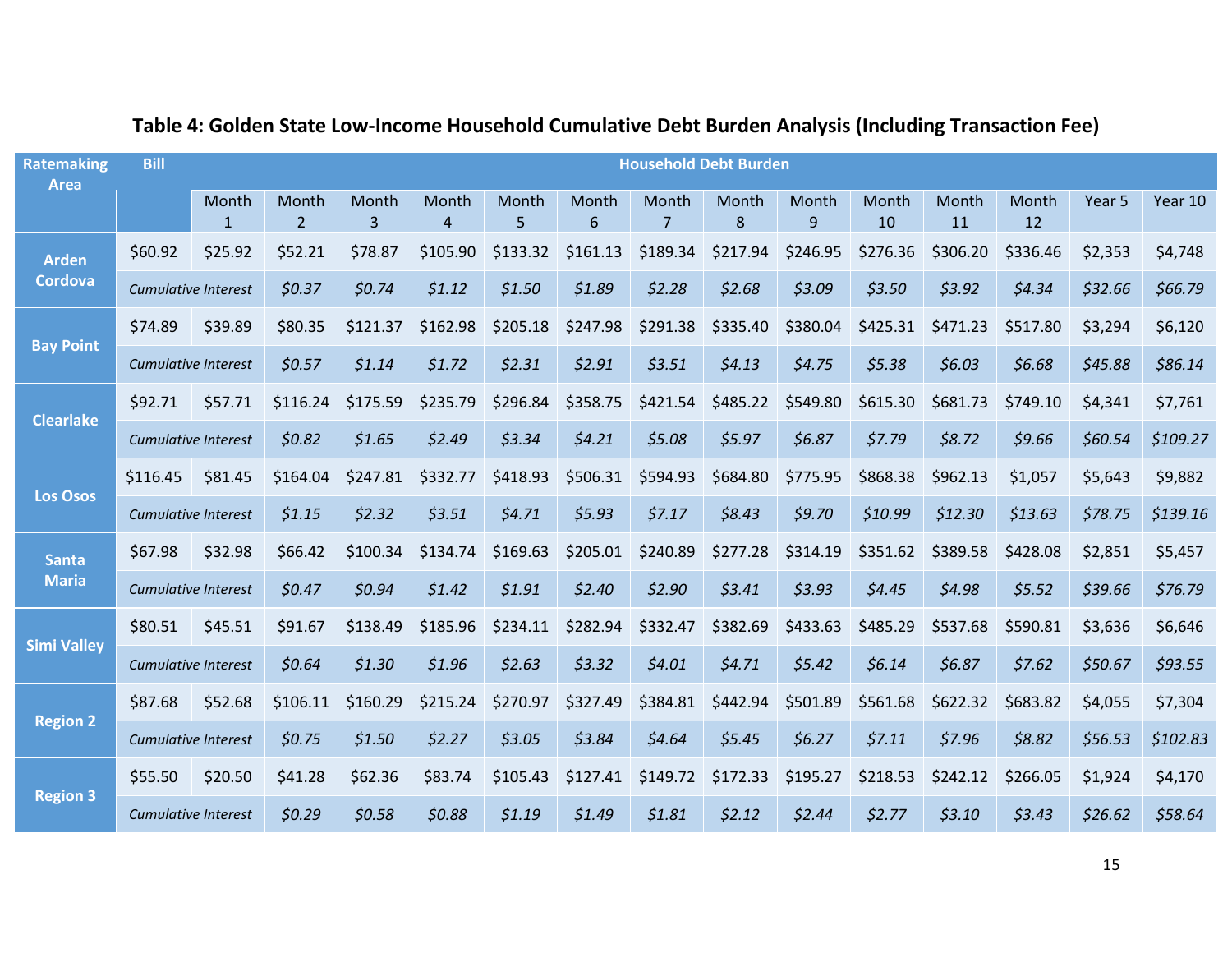The data in Tables 3 and 4 show an exponential increase in household debt when customers pay their utility bill using credit card payments and choose to pay the minimum amount. The reason for the significant increase is that the residual balance accrues interest, and the new monthly bill is added onto the residual balance. Paying the minimum amount is beneficial in avoiding late fees, however, the added interest and compounded bills will cause the household debt burden to increase significantly over time.

The transaction fees increase the utility bill approximately nineteen dollars over a 12-month period if customers chose to pay their utility bill using the minimum payment.

<span id="page-16-1"></span>While this analysis focuses on water bills, it should be noted that adding other expenses (clothes, food, housing, other utilities, etc.) will exponentially increase the month-to-month bills if households choose to pay the minimum amount on their credit cards. In addition, utilities have the right to shut off service to a household that is negligent in payment, and a cost is associated with reconnecting the house to the water utility. The reconnection costs can add to the household debt burden where the household will need to pay for an additional fee if they did not pay their utility bill in a timely manner. [Table 5](#page-16-1) lists the reconnection fees associated with each utility.

| <b>Utility</b>      | <b>Reconnection</b><br>(Normal Hours) | <b>Reconnection</b><br>(Off-Hours) |
|---------------------|---------------------------------------|------------------------------------|
| Cal Am              | \$10                                  | \$150                              |
| <b>Golden State</b> | \$40                                  | \$120                              |
| <b>Great Oaks</b>   | \$25                                  |                                    |

|  |  |  | <b>Table 5 Reconnection Fee</b> |  |
|--|--|--|---------------------------------|--|
|--|--|--|---------------------------------|--|

In summary, households that use credit cards to pay their utility bill increases the household debt burden if that household chooses to pay the minimum amount of their credit card bill. With interest, and the addition of a new utility bill the following month, a household's bill will continue to grow exponentially, thereby increasing the household debt burden and increasing the cost of water service through increasing interest charges.

# 3. Mixed Results for Customer Utilization and Costs Associated with Payments

<span id="page-16-0"></span>The final evaluation in this report is an assessment on customer utilization and the cost-effectiveness of the bill payment options on an aggregated basis. This compares the number of customers that use different payment methods against the costs associated with each method. [Table 6,](#page-17-0) 7, 8, and 9 below, provide information of the historical customer utilization of different payment options beginning two years prior to the transaction fee waiver. Cal Am began waiving transaction fees beginning in May 2019 and the annual analysis period begins in May and ends in April. For Golden State, the annual analysis begins in January and ends in December due to the transaction fee waiver beginning in January 2019. Great Oaks did not provide data for both customer utilization and cost-effectiveness of the bill payment options. As a result, Great Oaks was unable to be analyzed for customer utilization and costs associated with payments. Data for customer utilization and costs associated with different bill payment options were removed after March 2020 due to COVID-19, which was not representative of normal credit card use for bill payments.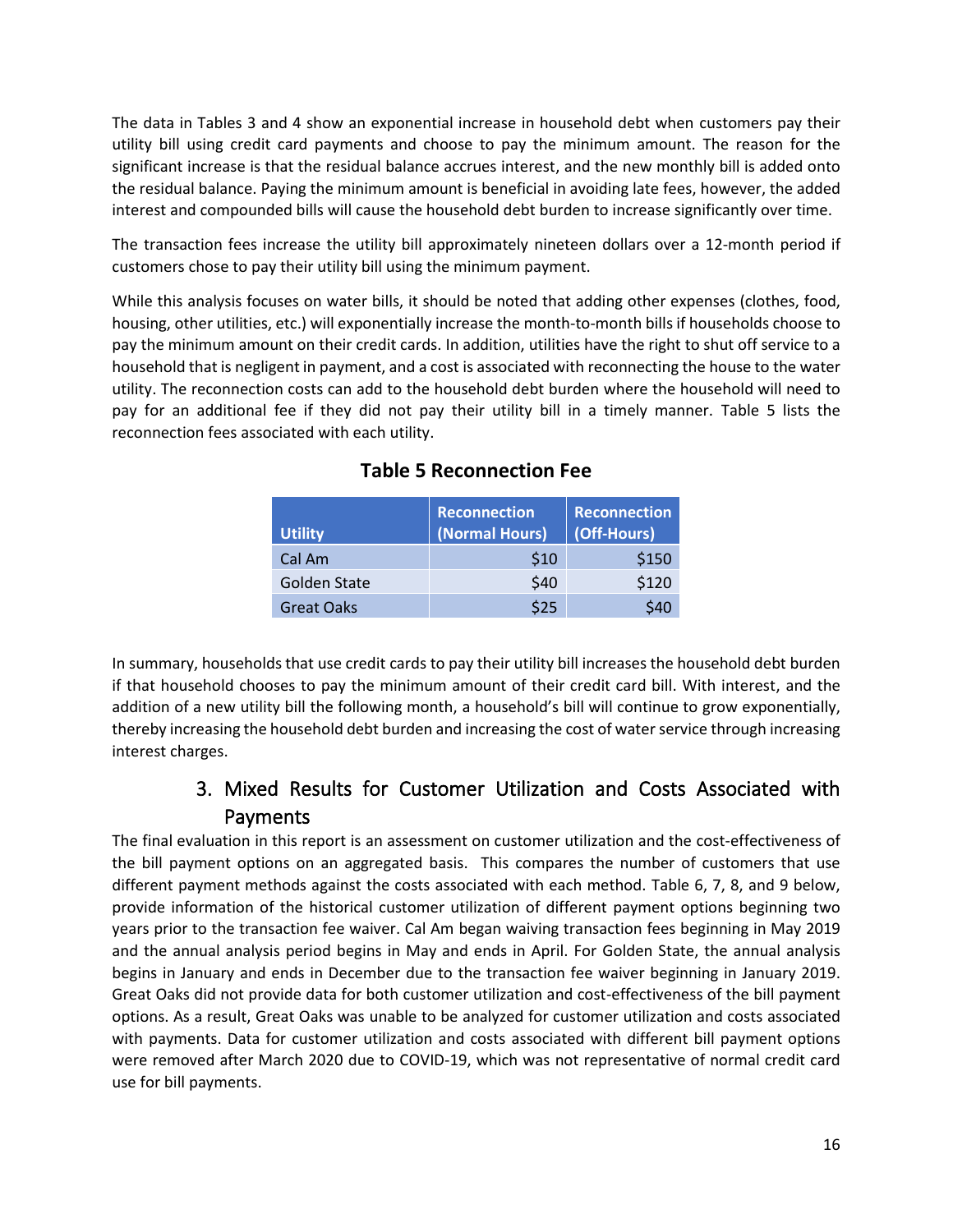<span id="page-17-0"></span>

| <b>Month/Year</b>           | Card    | <b>Mail</b> | <b>In-Person</b> | <b>ACH</b> | <b>Electronic Check</b> |
|-----------------------------|---------|-------------|------------------|------------|-------------------------|
| May-17 to April-18          | 139,388 | 634,913     | 75,645           | 931,642    | 135,580                 |
| May-18 to April-19          | 142,362 | 589,709     | 69,257           | 967,616    | 157,719                 |
| May-19 to Feb-20            | 163,430 | 445,967     | 50,222           | 802,580    | 117,611                 |
| <b>Cost per Transaction</b> | \$1.50  | \$0.17      | \$5.17           | \$0.04     | \$0.46                  |

## **Table 6 California American Water Customer Utilization**

## **Table 7 California American Water Customer Utilization (Percentage)<sup>7</sup>**

| <b>Month/Year</b>  | Card | <b>Mail</b> | In-           | <b>ACH</b> | <b>Electronic</b> |
|--------------------|------|-------------|---------------|------------|-------------------|
|                    |      |             | <b>Person</b> |            | <b>Check</b>      |
| May-17 to April-18 | 7%   | 33%         | 4%            | 49%        | 7%                |
| May-18 to April-19 | 7%   | 31%         | 4%            | 50%        | 8%                |
| May-19 to Feb-20   | 10%  | 28%         | 3%            | 51%        | 7%                |

Tables 6 and 7, show that more customers are moving away from mail and in-person transactions and switching to card payment or ACH transactions. ACH allows customers to pay their bills by money directly from the customer's bank accounts to the utility. There was a 5-percentage point decrease in mail payments and 1-percentage point decrease for in-person payments. Conversely, there was a 3-percentage point increase in card payments and a 2-percentage point increase in ACH transactions. Electronic check payments stayed relatively constant.

## **Table 8 Golden State Customer Utilization**

| <b>Month/Year</b>           | <b>Card</b> | <b>Mail</b> | <b>In-Person</b> | <b>ACH</b> | <b>Electronic</b><br><b>Check</b> | <b>Other Online</b><br><b>Payment</b> |
|-----------------------------|-------------|-------------|------------------|------------|-----------------------------------|---------------------------------------|
| Jan-17 to Dec 17            | 268,948     | 806,371     | 318,155          | 284,309    | 28.845                            | 831,218                               |
| Jan-18 to Dec-18            | 278,642     | 807,952     | 290,231          | 292,993    | 157,021                           | 714,655                               |
| Jan-19 to Dec-19            | 294,570     | 705,254     | 258,317          | 247,737    | 290,469                           | 614,279                               |
| <b>Cost per Transaction</b> | \$1.45      | \$0.29      | \$5.26           | \$0.15     | \$0.15                            | \$0.025                               |

## **Table 9 Golden State Customer Utilization (Percentage)<sup>8</sup>**

| <b>Month/Year</b> | <b>Card</b> | <b>Mail</b> | <b>In-Person</b> | <b>ACH</b> | <b>Electronic</b><br><b>Check</b> | <b>Other Online</b><br><b>Payment</b> |
|-------------------|-------------|-------------|------------------|------------|-----------------------------------|---------------------------------------|
| Jan-17 to Dec 17  | 11%         | 32%         | 13%              | 11%        | 1%                                | 33%                                   |
| Jan-18 to Dec-18  | 11%         | 32%         | 11%              | 12%        | 6%                                | 28%                                   |
| Jan-19 to Dec-19  | 12%         | 29%         | 11%              | 10%        | 12%                               | 25%                                   |

 $<sup>7</sup>$  Percentages calculated on a per year basis by diving the customer utilization by the total customers for that year.</sup> This provides a yearly comparison based on the total customers.

<sup>8</sup> See note 7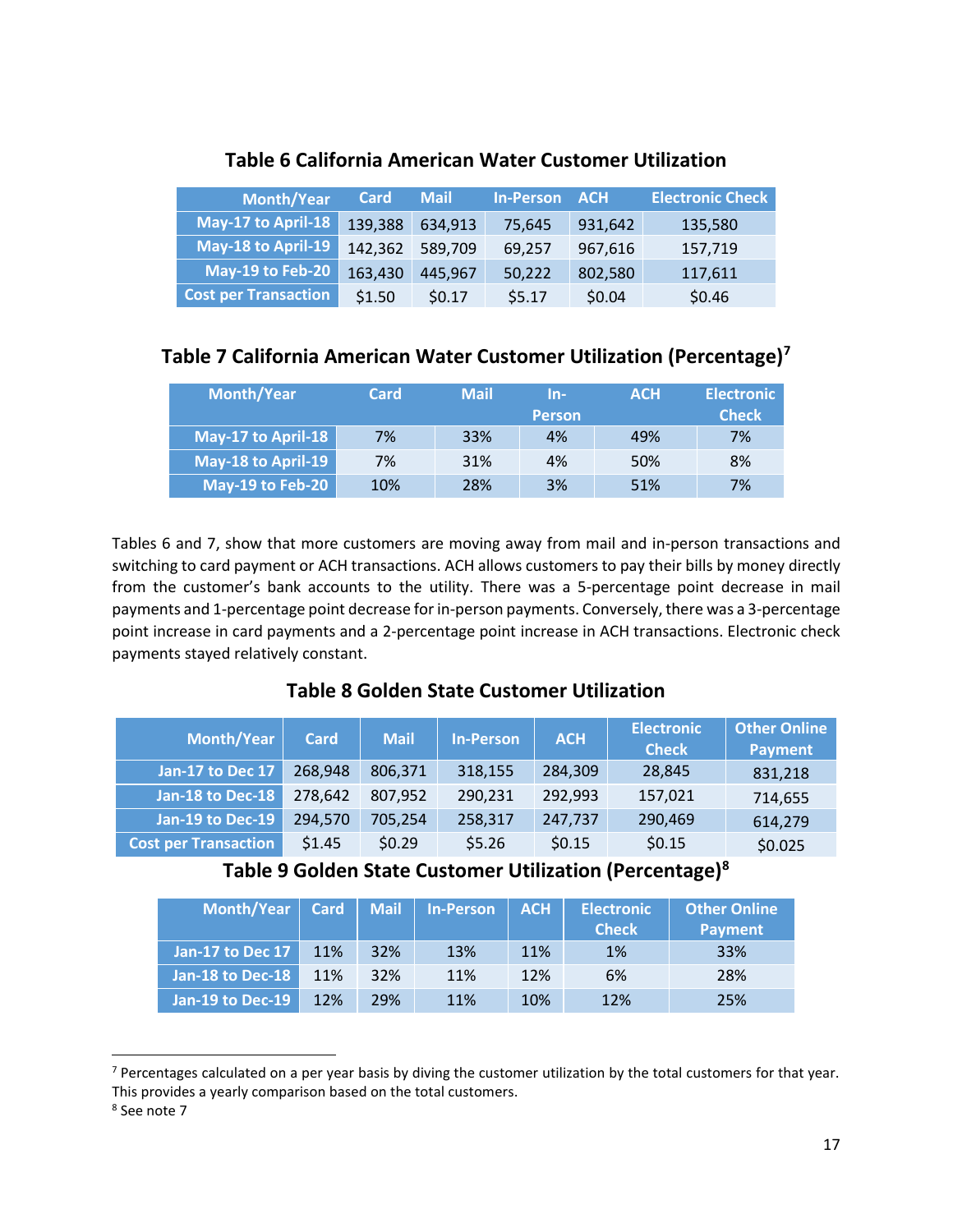Tables 8 and 9, show a 1-percentage point increase in card users from 2017 to 2019 and 2-percentage point decrease for in-person transactions. Mail-in transactions decreased by 3-percentage points in 2019. ACH transactions increased by 1-percentage point in 2018 and decreased by 2-percentage points in 2019. Other online payments decreased by 8-percentage points in 2019. Golden State began the electronic check program in May 2017 and explains the low customer utilization in the first year.

Tables 6 and 8, show that year-over-year, customers are switching from mail or in-person payments to digital payments such as ACH and electronic checks or card transactions. However, the costs per transaction for card payments is much greater than the other forms of payment except for in-person transactions. Customers that transition from in-person payments to card payments is a cost-effective transition because the bill payment costs are reduced. When customers transition from other cheaper payment options to higher card payments, this transition is cost-ineffective and causes an increase in overall costs to the utility borne by ratepayers.

While in-person utility costs per transaction are greater than other forms of payment, in-person payments remain as an option to support customers that do not interact with financial institutions and primarily pay with cash. The Commission has continued in-person payments to allow individuals to continue paying with cash instead of having these individuals rely on costly financial institutions for these transactions.

<span id="page-18-0"></span>[Table 10](#page-18-0) provides a weighted average cost per transaction analysis that was conducted to compare the cost per transaction between years. The year 2020 was an outlier year due to COVID-19 and was removed from the data analysis. The weighted average cost per transaction was calculated by summing the product of the percentage of the customer utilization and the cost of that payment type. Table 11 provides the results for Cal Am and Golden State.

| <b>Company</b>      | 2017            | 2018 | 2019   |
|---------------------|-----------------|------|--------|
| Cal Am              | $$0.40$ $$0.39$ |      | \$0.42 |
| <b>Golden State</b> | $$0.93$ $$0.89$ |      | \$0.87 |

## **Table 10 Weighted-Average Cost Per Transaction**

The results from the weighted average cost per transaction vary between companies. For Cal Am, the weighted average cost per transaction decreased in 2018 and increased in 2019. For Golden State, the weighted average cost per transaction decreased in both 2018 and 2019.

In summary, over the period 2017-2019, Golden State's weighted average cost per transaction has been decreasing, while Cal Am's has been increasing as more customers transition to using credit-card payments from other lower-cost payment methods to pay for water bills. However, the costs associated with customers transitioning from one form of payment to another varies. While the overall cost each year decreased, the primary reason for this cost decrease of the transition is the switch from in-person payment methods to other forms of payment. Customers that transition from in-person payments to card payments is a cost-effective method and reduces the overall utility cost for customers. Customers who transition from other forms of payment to card payments results in cost-ineffective payment choices and increases the overall cost per transaction as indicated by the Cal Am results in Table 10.